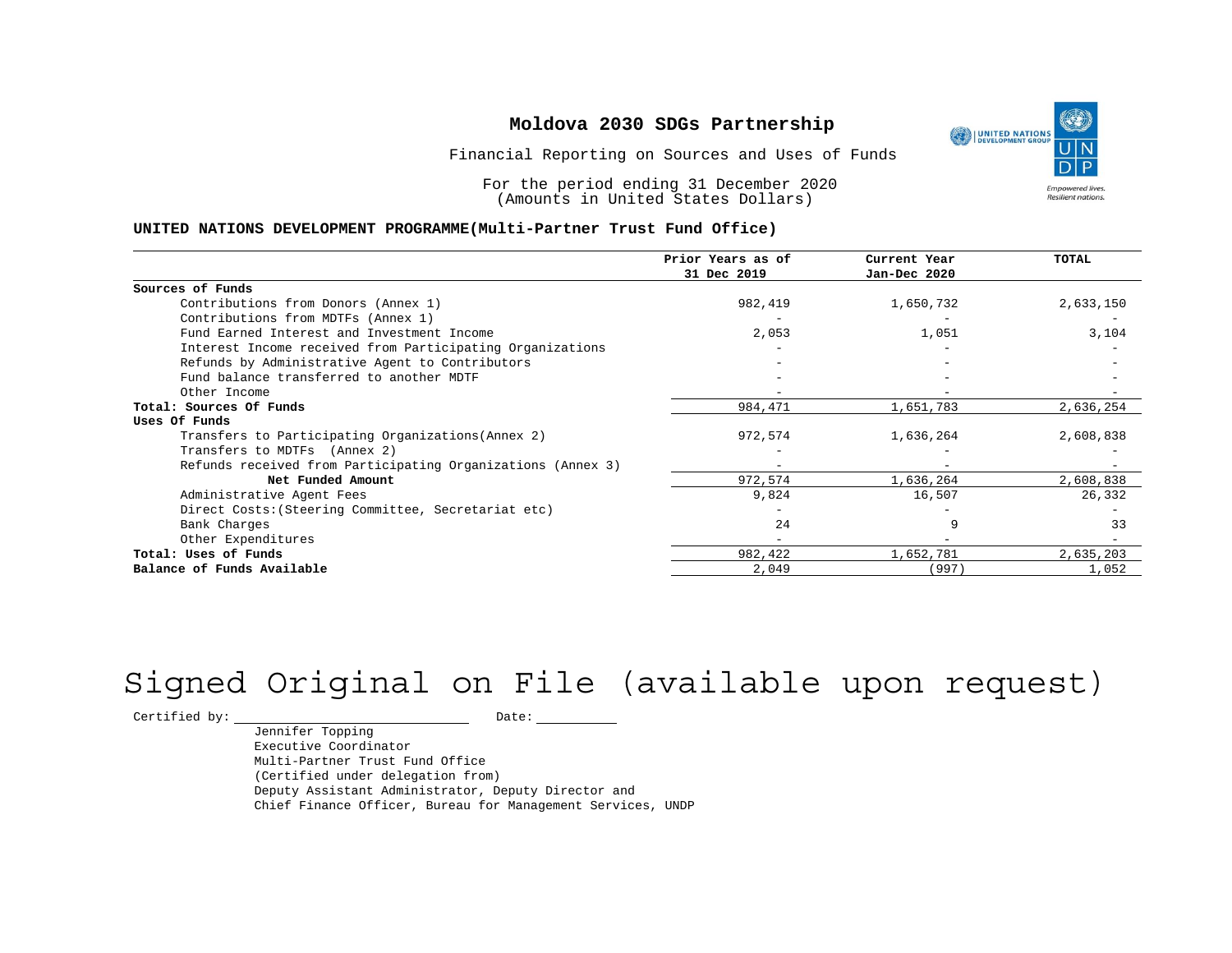

Financial Reporting on Sources and Uses of Funds

For the period ending 31 December 2020 (Amounts in United States Dollars)

#### **UNITED NATIONS DEVELOPMENT PROGRAMME(Multi-Partner Trust Fund Office)**

**Annex - 1: Contributions**

|                             | Prior Years as of | Current Year | TOTAL     |
|-----------------------------|-------------------|--------------|-----------|
|                             | 31 Dec 2019       | Jan-Dec 2020 |           |
| From Contributors           |                   |              |           |
| Austrian Development Agency | -                 | 351,482      | 351,482   |
| GOVERNMENT OF SWEDEN        | 982,419           | 1,299,250    | 2,281,669 |
| Total: Contributions        | 982,419           | 1,650,732    | 2,633,150 |

## Signed Original on File (available upon request)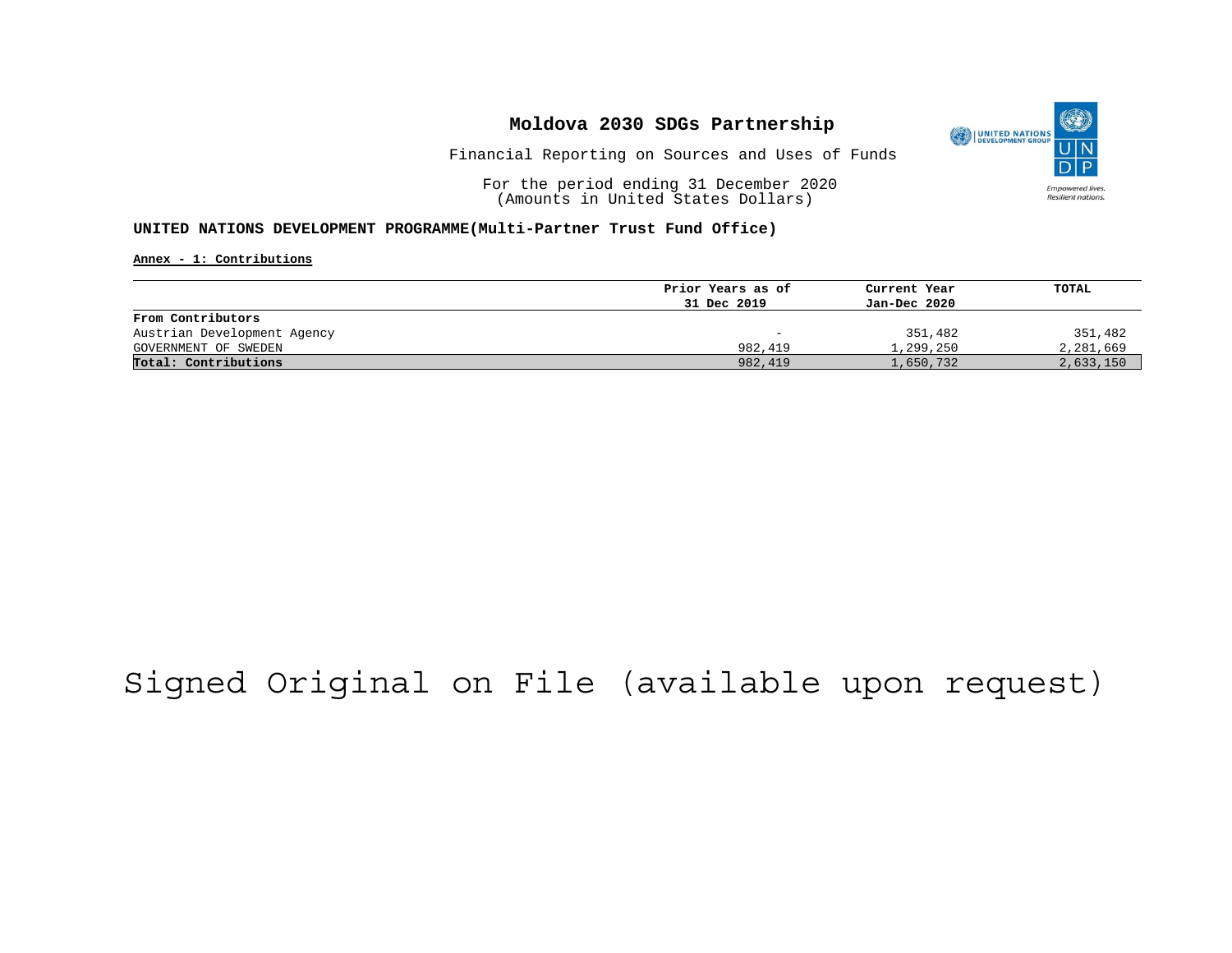

Financial Reporting on Sources and Uses of Funds

For the period ending 31 December 2020 (Amounts in United States Dollars)

#### **UNITED NATIONS DEVELOPMENT PROGRAMME(Multi-Partner Trust Fund Office)**

**Annex - 2: Transfers**

|                                | Prior Years as of | Current Year | TOTAL     |
|--------------------------------|-------------------|--------------|-----------|
|                                | 31 Dec 2019       | Jan-Dec 2020 |           |
| To Participating Organizations |                   |              |           |
| ILO                            | -                 | 180,407      | 180,407   |
| IOM                            | 135,985           | 154,293      | 290,278   |
| OHCHR                          | 192,075           | 187,826      | 379,901   |
| UNAIDS                         | 173,227           | 203,799      | 377,026   |
| UNDP                           | 206,435           | 322,979      | 529,414   |
| UNICEF                         | 126,531           | 166,544      | 293,075   |
| UNODC                          | 138,321           | 252,857      | 391,178   |
| <b>UNWOMEN</b>                 | -                 | 167,559      | 167,559   |
| Total Transfers                | 972,574           | 1,636,264    | 2,608,838 |

## Signed Original on File (available upon request)